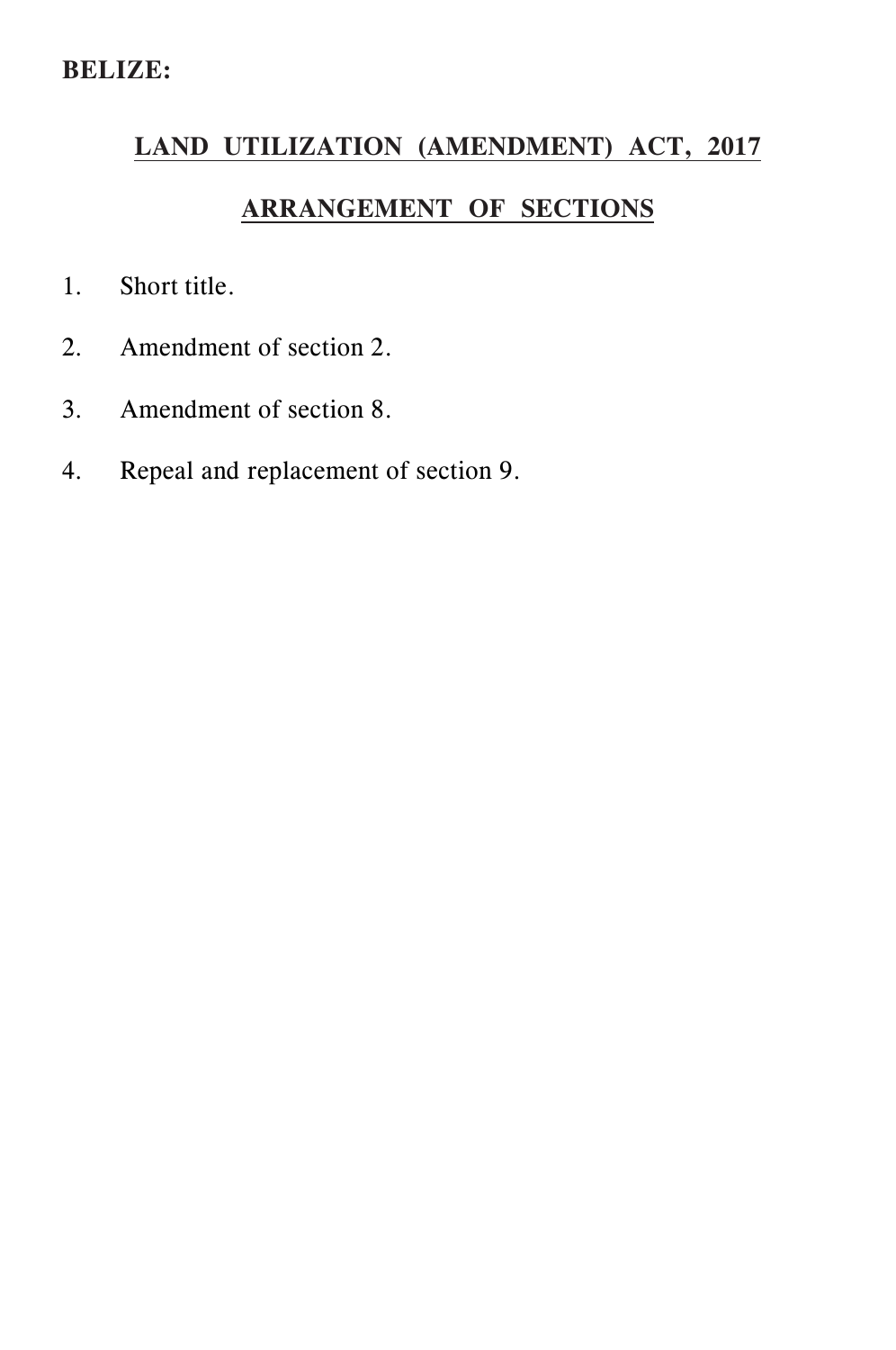

**No. 43 of 2017**

**I assent,**

**(SIR COLVILLE N. YOUNG)** *Governor-General*

2nd November, 2017.

- **AN ACT to amend the Land Utilization Act, Chapter 188 of the Substantive Laws of Belize, Revised Edition 2011, to strengthen the membership of the Land Subdivision and Utilization Authority; and to provide for matters connected therewith or incidental thereto.**
- *BE IT ENACTED, by and with the advice and consent of the House of Representatives and Senate of Belize and by the authority of the same as follows:*

*(Gazetted 4th November, 2017).*

1. This Act may be cited as the

## **LAND UTILIZATION (AMENDMENT) ACT, 2017,**

**Short title.**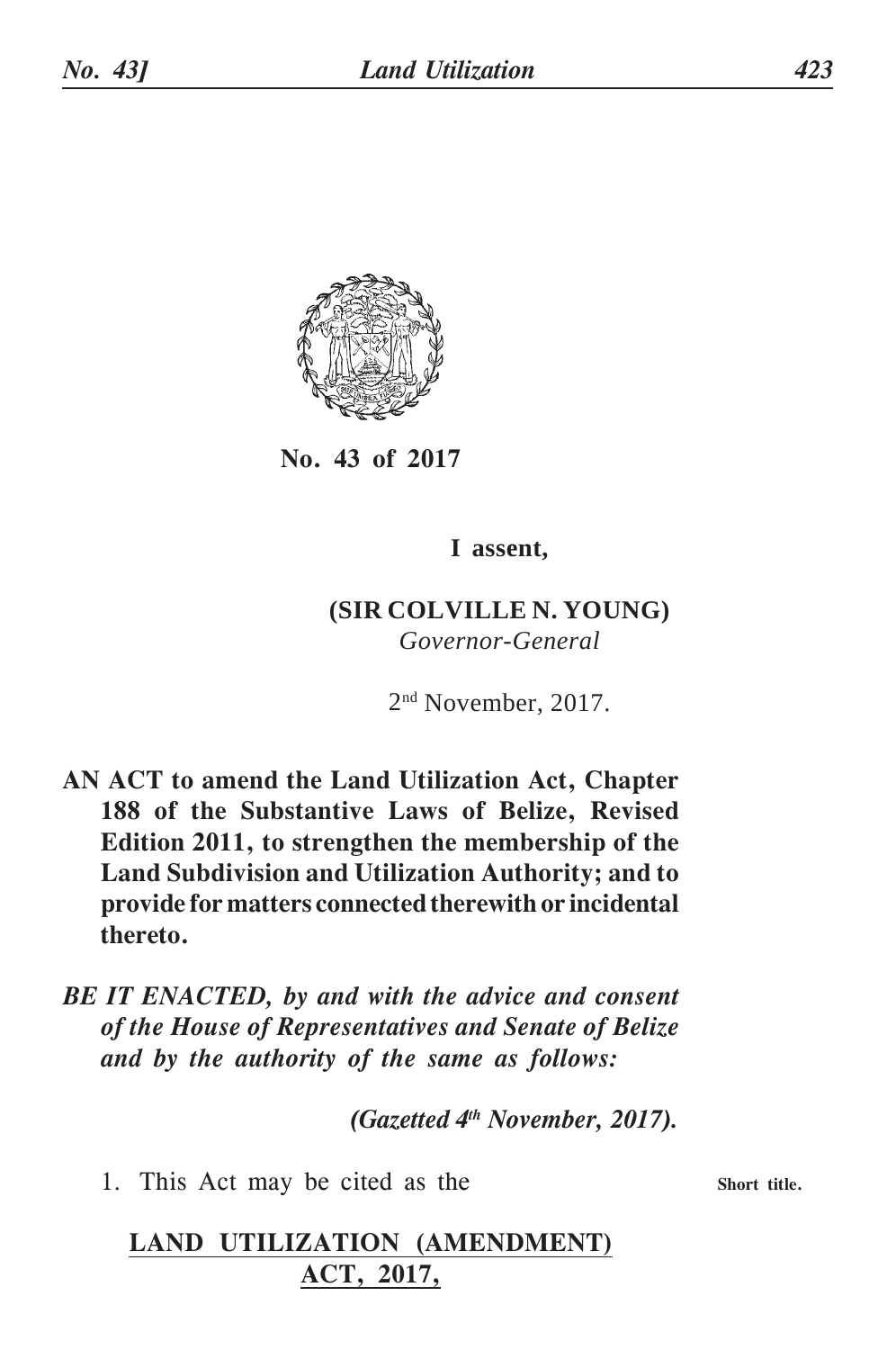and shall be read and construed as one with the Land Utilization Act, which as amended, is hereinafter referred to as the principal Act.

| Amendment of<br>section 2.                 |  |                   | 2. The principal Act is amended in section 2 by,                                                                                                                                   |
|--------------------------------------------|--|-------------------|------------------------------------------------------------------------------------------------------------------------------------------------------------------------------------|
|                                            |  | $\left( a\right)$ | inserting the following definition in the<br>appropriate alphabetical order, "Authority"<br>means the Land Subdivision and Utilization<br>Authority established under section 9;"; |
|                                            |  | (b)               | inserting in the definition of "Minister"<br>immediately after the word "land" the words<br>", and "Ministry" shall be construed<br>accordingly.".                                 |
| Amendment of<br>section 8.                 |  |                   | 3. The principal Act is amended in section 8:                                                                                                                                      |
|                                            |  |                   | (a) in subsection $(2)$ , by deleting the words<br>"Commissioner of Lands" and substituting the<br>words "Chairperson of the Authority";                                           |
|                                            |  | (b)               | in subsection (3) by deleting the words<br>"Commissioner of Lands and Surveys" and<br>substituting the words "Chairperson of the<br>Authority".                                    |
| Repeal and<br>replacement of<br>section 9. |  |                   | 4. The principal Act is amended by repealing section<br>9 and substituting the following:                                                                                          |

9. (1) There shall be a Land Subdivision and Utilization Authority which shall be comprised of, **"Land Subdivision and Utilization Authority.**

> *(a)* the Director of the Natural Resources Department in the Ministry, who shall be the Chairperson of the Authority;